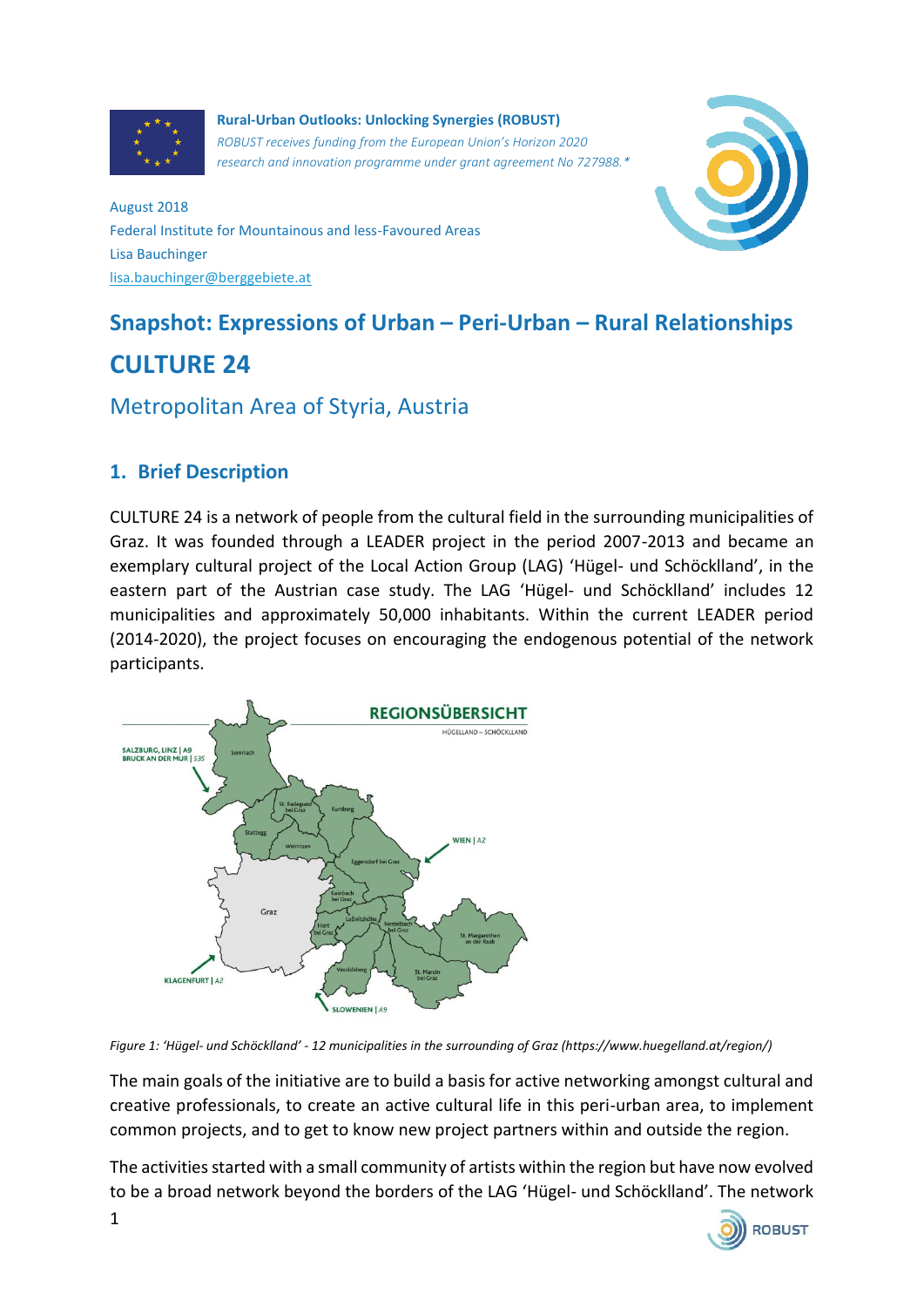has expanded to the city of Graz and strengthens cultural exchange on a national and international level.

The network is active through recurrent meetings in alternating locations of the region. These encounters are professionally guided by the LAG team and external experts, who consult artists, for instance in the field of self-marketing. Besides professional assistance, the artists have the opportunity to exchange informally amongst one other. CULTURE 24 has therefore supported the creation of many initiatives and brought cultural professionals together for cooperation. Thus, not only creativity and innovation increased but also a broad cultural programme was established in this rural-urban area.

## **2. Questions and/or Challenges**

The main objective of the project is to fully integrate the potential of the local and regional artists and cultural professionals. With the help of professional group mentoring, the project participants should be encouraged to, firstly, exchange information and ideas amongst each other and secondly, present themselves as one local cultural institution both within and beyond the region. A further desired outcome is to implement multiple cooperation projects. Several targets have been specified to monitor development of the project during this LEADER programme period:

- Subgroups, specialising on specific focus areas.
- The implementation of one large umbrella network that combines Styrian, Austrian and European cultural networks.
- The disciplines of craftsmanship and art trading are considered separately in the whole group.
- Periodic meetings on different topics address interests of individual artists.
- CULTURE 24 has evolved towards a well-known brand, which is especially known in Graz and its surroundings for its cultural engagement.
- The cultural network developed a programme to integrate culture into daily life.
- The network participants are active in other regional projects and a committee observes this integration process.
- The tasks of the group can be divided into the following segments (with respective weights): Networking (20%), implementation of cultural events (30%), improvement of the appearance of the region (20%), integration in different project approaches (20%) and development of market potential (10%).

The cultural network undertakes integrative and communication-oriented tasks, like integrating children and young people, migrants, and people with disabilities.

### **3. Main Insights**

### 3.1. Indications of the application of the new concept of 'New Localities'

As a LEADER project, CULTURE 24 activities are oriented to the area of the LAG 'Hügel- und Schöcklland'. However, the cultural network is seen as an open institution and invites

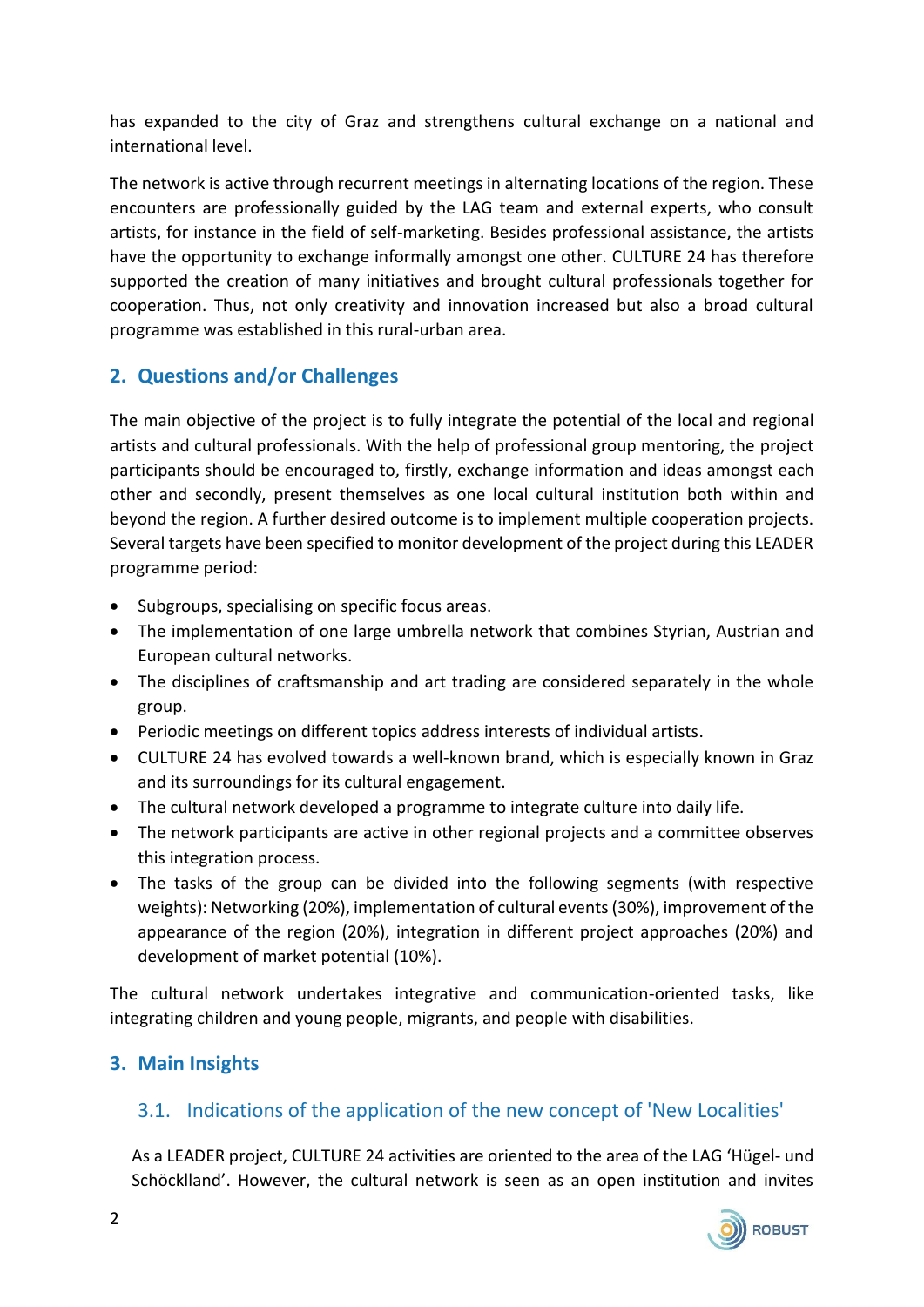citizens and other creative professionals from beyond the LAG area. The success of the project during the first years made it possible to extend the network to the city of Graz, which is highly important for many artists. The rural-urban linkage in the field of culture is crucial for many creative professionals. First of all, the artists' network can be expanded towards the urban environment, which enhances job and cooperation opportunities and access to new knowledge. The rural environment, however, offers many creative professionals a high living and working quality, a quiet atmosphere, and small-scaled structures which can facilitate creative processes due to informal exchange of knowledge.

The rural-urban linkages enable the cultural network to broader in the sense of quantity, as well as diversity, since a wide variety of professions can be found within the network. Therefore, artists will find an exchange of knowledge and information on an interdisciplinary level.

In addition to the qualitative increase made possible through the cultural network, CULTURE 24 also aims to expand spatially beyond the borders of the LAG 'Hügel- und Schöcklland' by fostering intercommunal cooperation beyond the LEADER region's area. As mentioned above, there is a strong link with the city of Graz, but also with provincial and national networks. On the one hand, the network motivates artists from Graz (with a specific focus on artists and groups from the outer districts of the city) to join the cultural group. On the other hand, CULTURE 24 cooperates with events in the city, like the 'Aufsteirern Festival' ('Elevate Styrian culture'), which is an event to celebrate the Styrian culture and traditions, and the yearly Christmas markets in the city. Beyond that, there is also cooperation and linkages to the national level, through activities with the 'Steiermark Frühling' (Styrian spring) and the 'Styrian Week' in Vienna, where the province of Styria and its traditional food, wine and craftsmanship are promoted. The artists either participate actively in these events by exhibiting their products or acting as promoters as representatives of CULTURE 24.

The cultural network also pursues the target to extend the network on a European level. The cultural association ACHTECK (the German expression for 'octagon'), is one example of an initiative that arose out of the CULTURE 24 network and pursues an international approach. Every year, ACHTECK invites artists from the countries of the 'European Capitals of Culture' to perform in the region of 'Hügel- und Schöcklland'. Within a transnational and multidisciplinary project, the aspects of these countries are presented in this rural region of Styria. The event, of course, provides a valuable opportunity for local artists to network and exchange on creative approaches beyond the regional and national borders. Furthermore, the local population profits from this event with international cultural performances and observations of exchange between local and international artists.

### 3.2. Insights related to the broad area of 'Smart Development'

CULTURE 24 follows explicitly the concept of smart development, since the overall objectives of the project are to encourage endogenous potential, to implement a broad network of artists specialising in a range of different fields and to commit to enhance spatial

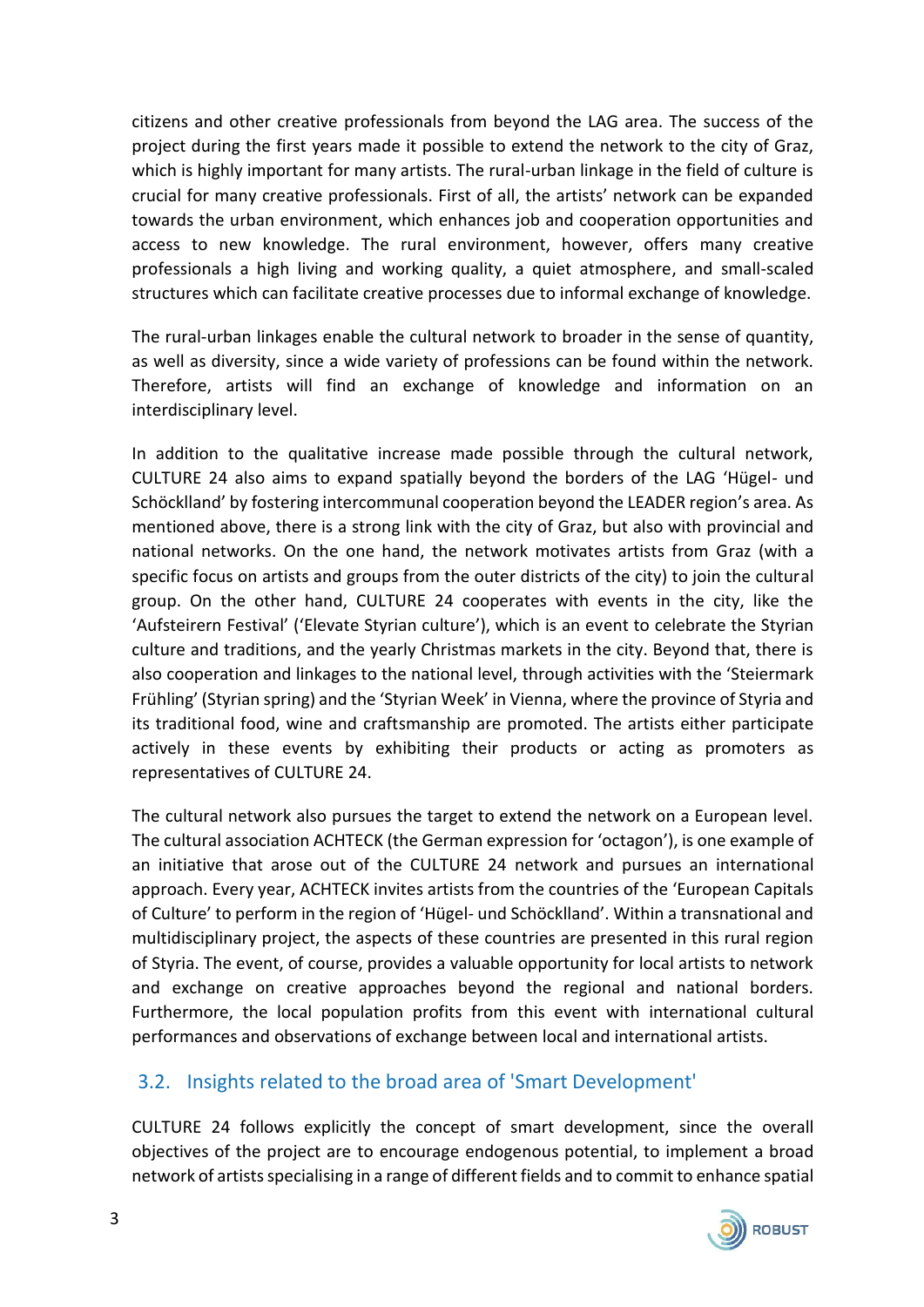linkages, not only within the LAG 'Hügel- und Schöcklland', but also on a regional level, especially towards the city of Graz, and on a national and European level.

The CULTURE 24 network aims to connect creative professionals within and outside the region, so they can exchange knowledge and information, as well as start new cooperations. Therefore, the network contributes to embedding artists in the place-specific cultural legacies and more recent linkages towards external influences and inspiration. This approach is conceived to increase the cultural offerings in the region (particularly in its rural parts) but also to incite reflection and interest on alternative cultural approaches and representation. Cultural amenities, framed in a modern way that pays attention to the multitude of international developments and reflected by local specific interpretation, might be a crucial incentive for young people to stay in their community or region. It might also encourage them to stay connected to their home town, while living in different regions for educational or employment reasons. This implies that the CULTURE 24 network could contribute to minimise out-migration of young and well-educated people and to keep contact and interest with "home communities" (Fidlschuster et al. 2015, 20ff.).

Another aim of the network is to develop the environment and enhance beneficial ecological performance. This might include restoring vernacular architecture, often primarily seen in action by embellishing vacant buildings or abandoned premises and objects that seemingly serve no apparent purpose anymore. In some cases, covering derelict houses or objects with an artistically decorated tarp can be seen. This trend mainly is carried out through a work of art that is printed on the tarp but could also include advertisement for exhibitions and other content. The examples cited are just illustrations of how members of the cultural network might become visible in public space of their city or community and contribute to local cultural expressions (in unusual places).

Since another focus area of the region is the concept of 'Slow Region' (Büttner 2012, 216), which includes the principles of Slow Food and awareness for healthy and regional food, a collaboration with the artists of CULTURE 24 seemed like a good supplement. With the festival "eat'n'ART", the cultural network tries to combine art, music, literature and traditional craftsmanship with local food production and traditional cooking. The approach imported from Germany is applied in various smaller rural municipalities and in the city of Graz.

These are two of many examples of the CULTURE 24 activities that create positive effects in the region. In the long run, these repeated events and cultural local-specific expressions might bear spatial effects and manifest in demographic, social, economic and cultural changes. Due to raising cultural awareness by intensifying cultural programmes and anchoring a cultural network, local attractiveness might increase endogenous potential could be increasingly nurtured and out-migration might not be anymore the prime option in remote places. Furthermore, intercommunal and interdisciplinary cooperation could be fostered, creativity and innovation developed and new business ideas could find an environment to flourish.

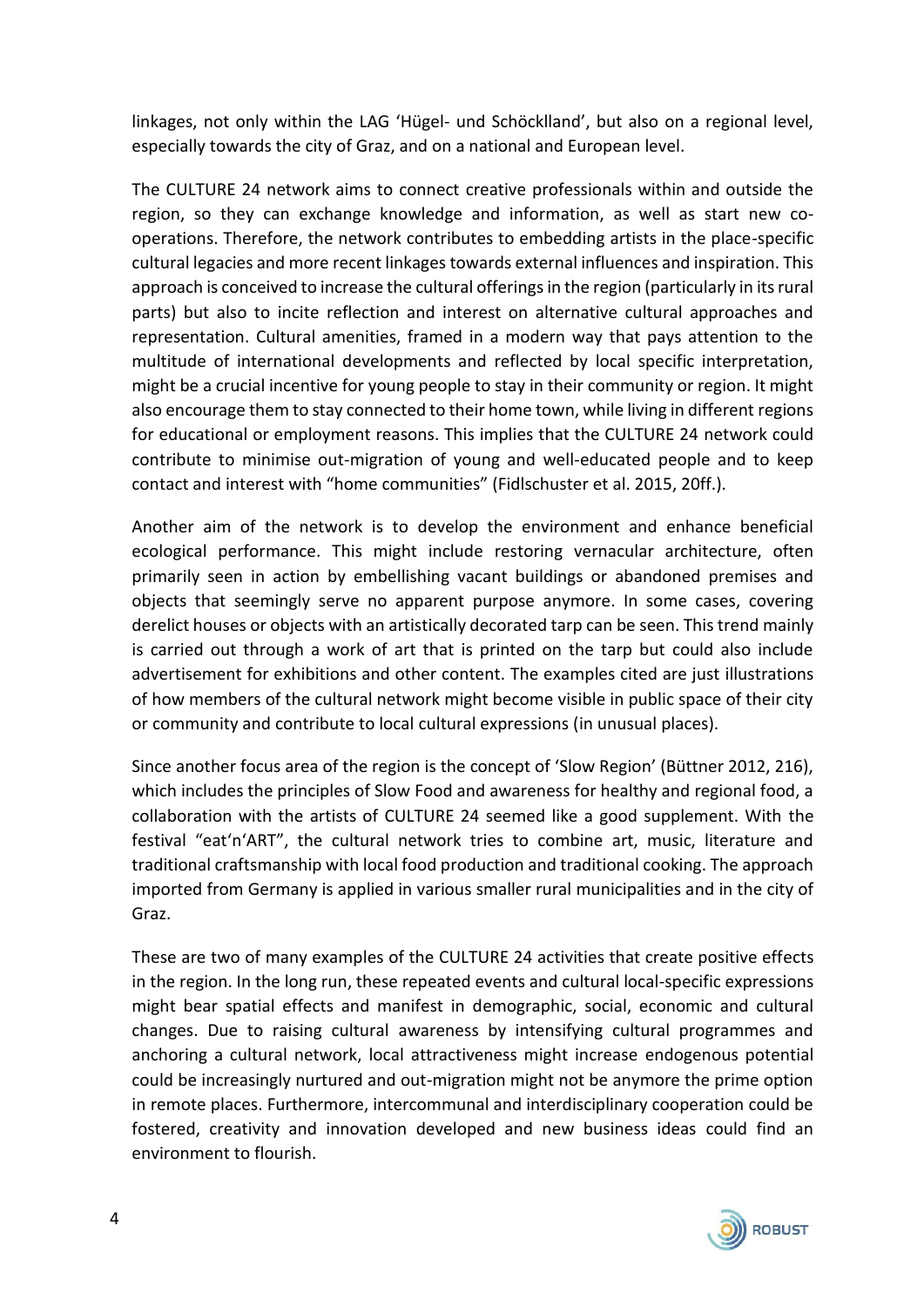### 3.3. Other insights that could be relevant for further work

CULTURE 24 emerged from the idea to address and connect the cultural and creative professionals in the region. Since the cultural potential of the region was immense but not yet used, several artists and cultural professionals dedicated themselves at a first meeting to engage in cultural development. The memorial year of Johann Joseph Fux, who was a famous composer, born in a municipality of the LEADER region "Hügel- und Schöcklland", was taken as an occasion to organise thematic musical and cultural events in cooperation with established local institutions. Another result was the creation of a new food product, the FUX-chocolate, by members of CULTURE 24 together with local food producers.

Over the course of the years, members have created subgroups on specific topics, like craftsmanship or fashion design. That is, for instance, how a regional traditional costume for the region Hügelland, in the east of Graz, was developed.

A common cooperative design for CULTURE 24 and its members, which represents the artists and gives them a recognition value, as well as the support of the cultural group and its strong presence on various events and the promotion of its members, led to some of the artists being able to further develop their ideas and set up their own business.

A crucial intention of the cultural group is to transform the region into an area where art and culture are present in public space. From the beginning, the group has found several places in the region to make art and culture visible and accessible for the local population, starting with the hairdressing salon, the supermarket, and on top of the regional mountain.

The CULTURE 24 network has set clear goals until 2022 to further develop a dynamic and active regional network that has the power to implement cultural activities and art all over the region. However, the network does not only want to augment cultural events and action in quantity, but also contribute to diversity and critical cultural interpretation. Therefore, a crucial goal is to diversify the network through gender mainstreaming, providing access for disabled people, and engaging specifically with migrants, youth and elderly people.

According to the initiator of CULTURE 24, the cultural professionals have not been connected before the network was created. The artists had concentrated their work on event places in the city and had very limited contact with other artists nor exchanged experience (within the region and even less beyond). Nowadays, the cultural network offers a platform for new creative processes and business opportunities. Most of the artists are not driven by a sense of competition, but by cooperation and learning from each other.

Another important aspect of the project is the "openness" of the creative approach, implying that there are no particular restrictions on the type, scope and topics of the creative projects, which should enable new and innovative results.

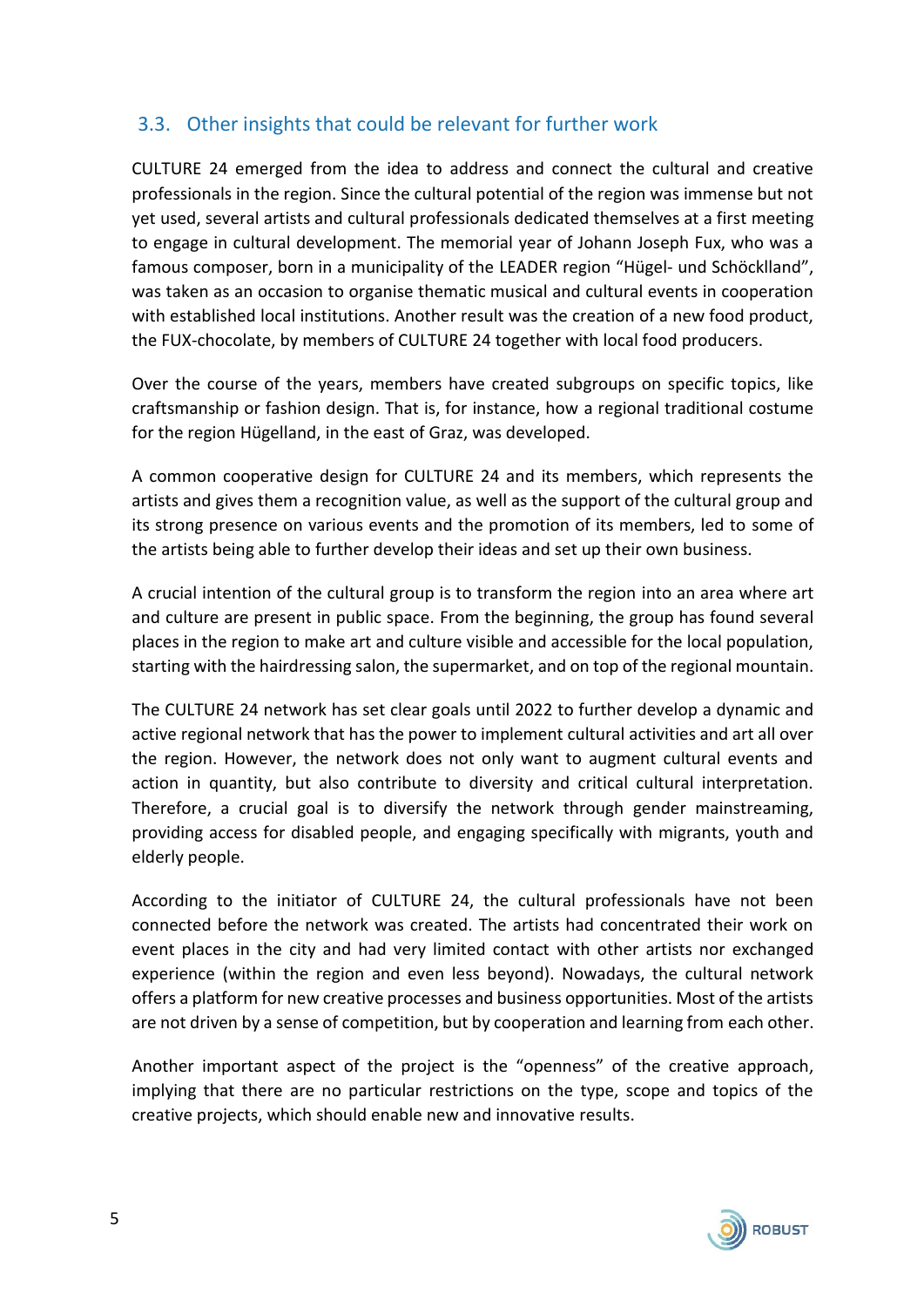## **4. Data Sources and Indicators**

*Table 1 Data / Indicators for CULTURE 24*

| Data / Indicator                         | Source                                                                                                                                                                                                       |
|------------------------------------------|--------------------------------------------------------------------------------------------------------------------------------------------------------------------------------------------------------------|
| Project description                      | LAG Hügel- und Schöcklland (2015a) Kultur 24,<br>LEADER Projektbeschreibung, erstellt am<br>05.10.2015. Laßnitzhöhe.<br>https://www.huegelland.at/leader/projekte-und-<br>veranstaltungen/604-1916-kultur24/ |
| Progress-report                          | LAG Hügel-und Schöcklland (2016) Kultur 24,<br>LEADER Zwischenbericht, erstellt am 20.05.2016.<br>Laßnitzhöhe.                                                                                               |
| Documentation about all organised events | Eventflyers, invitations, etc.                                                                                                                                                                               |
| Portraits of artists                     | Small brochures with description about the artists                                                                                                                                                           |
|                                          | And online:<br>https://www.huegelland.at/gruppen/kultur24/                                                                                                                                                   |

## **5. Critical Appraisal of Data Use**

The management of LAG "Hügel- und Schöcklland", the project leader, has a detailed database of the participating artists and their achievements, the project meetings and the progress of the group. Furthermore, there is clear documentation about all of the events that have been organised within the cultural network. In preparing the rapid appraisal and these short reports, the Living Lab team was able to connect CULTURE 24 with a local festival manager whose goal is to extend the festival programme to rural areas. Therefore, the collected experience of the cultural group can be used in the case study in WP3 to broaden the cultural network, to improve the offer of cultural events and to promote rural-urban cultural linkages in the Metropolitan Area of Styria.

#### **6. References**

The information in this report is based on the LEADER project description of CULTURE 24 (LAG Hügel-und Schöcklland (2015a), the progress report, the website of the LAG 'Hügel- und Schöcklland' (LAG Hügel- und Schöcklland 2015b) as well as on statements of the management team of the LAG 'Hügel- und Schöcklland'.

Büttner, S. M. (2012) Mobilizing Regions, Mobilizing Europe. Expert knowledge and scientific planning in European regional development. Abingdon: Routledge

Fidlschuster, L., Dax, T. and Oedl-Wieser, T. (2015) Demografischer Wandel, Diversität und Entwicklungsfähigkeit ländlicher Regionen, in: Egger, R. and Posch, A. (eds.), Lebensentwürfe im ländlichen Raum. Ein prekärer Zusammenhang? Lernweltforschung Band 18. Wiesbaden: Springer VS, 7-28.<http://www.springer.com/gp/book/9783658105235>